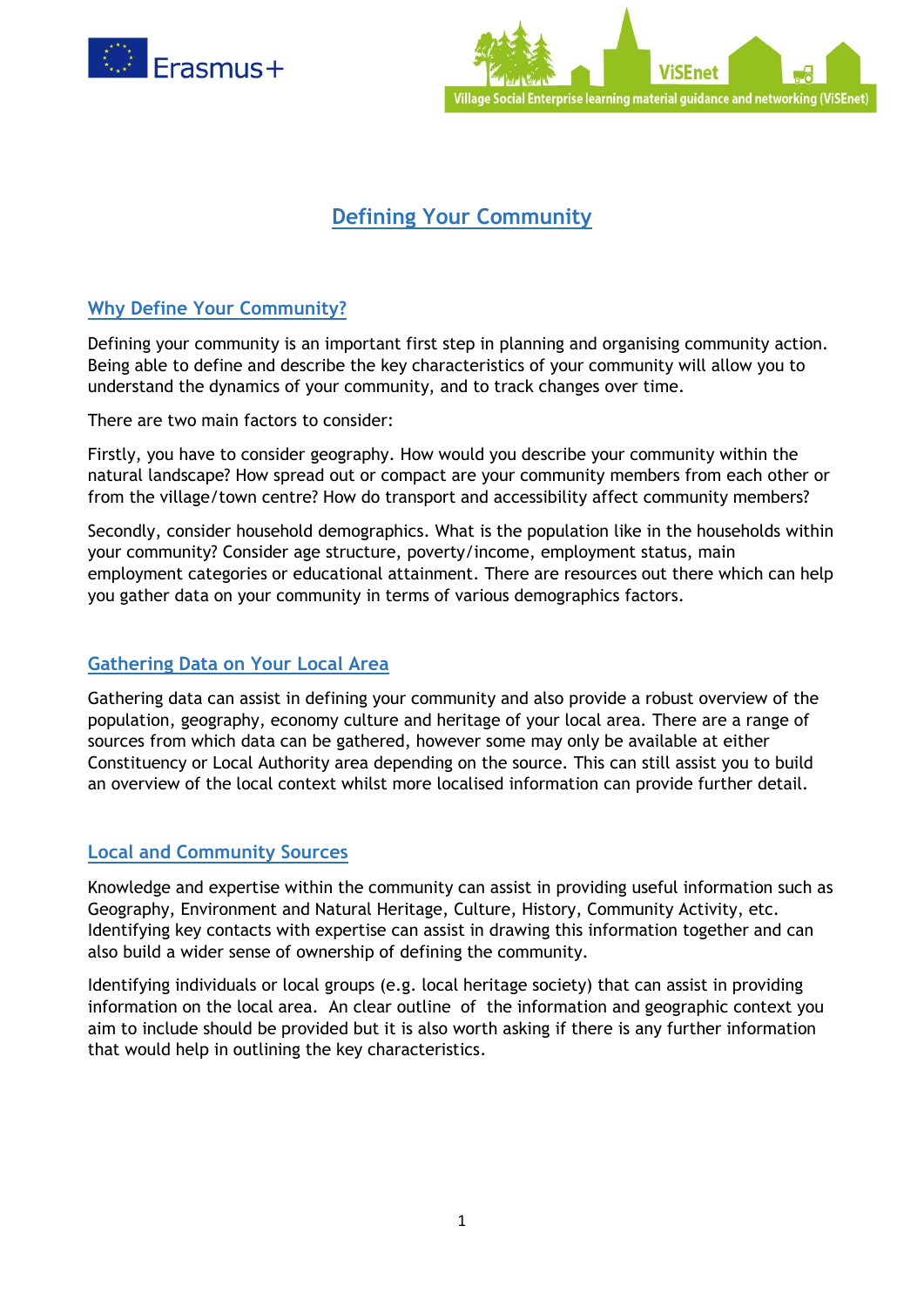



# **Public Service Data**

Public agencies gather and collate data from a range of sources, much of which is available online. Different sources have different approaches to searching and extracting localised data which can be time consuming, however this can provide a rich source of information to assist in providing the local context.

# **Census Data**

Scotland's Census is the official count of every person and household in the country, normally gathered every 10 years. The Census Scotland Website provides an overview as well as case studies of how census data has been used. You can search by location which can assist in developing an outline of your community, either by postcode or local authority area.

#### **Scottish Index of Multiple Deprivation (SIMD)**

The Scottish Index of Multiple Deprivation is a relative measure of deprivation across 6,976 small areas (called data zones). If an area is identified as 'deprived', this can relate to people having a low income but it can also mean fewer resources or opportunities. SIMD looks at the extent to which an area is deprived across seven domains: income, employment, education, health, access to services, crime and housing.

Data zones in rural areas tend to cover a large land area and reflect a more mixed picture of people experiencing different levels of deprivation. This means that SIMD is less helpful at identifying the smaller pockets of deprivation found in more rural areas, compared to the larger pockets found in urban areas. SIMD domain indicators can still be useful in rural areas if analysed separately from urban data zones or combined with other data. It is possible to search and extract information in relation to data zones and postcode.

#### **Scottish Neighbourhood Statistics**

Statistics.scot.gov provides a range of statistical and geographic data about Scotland from a variety of organisations. There is the opportunity to find, share, use and download data from over 250 datasets. Information can be drilled down to Local Authority or Local Authority Constituency, which may still be too broad for remote and rural locations. Start browsing by theme, organisation, or geography.

Examples of themes include Community Wellbeing and Social Environment, with information such as community safety, community land owned, income and poverty.

Organisations would include Public Health Scotland (for health data), Transport Scotland (travel and transport data), Nature Scotland (natural heritage information) and Visit Scotland (tourism and visitor numbers).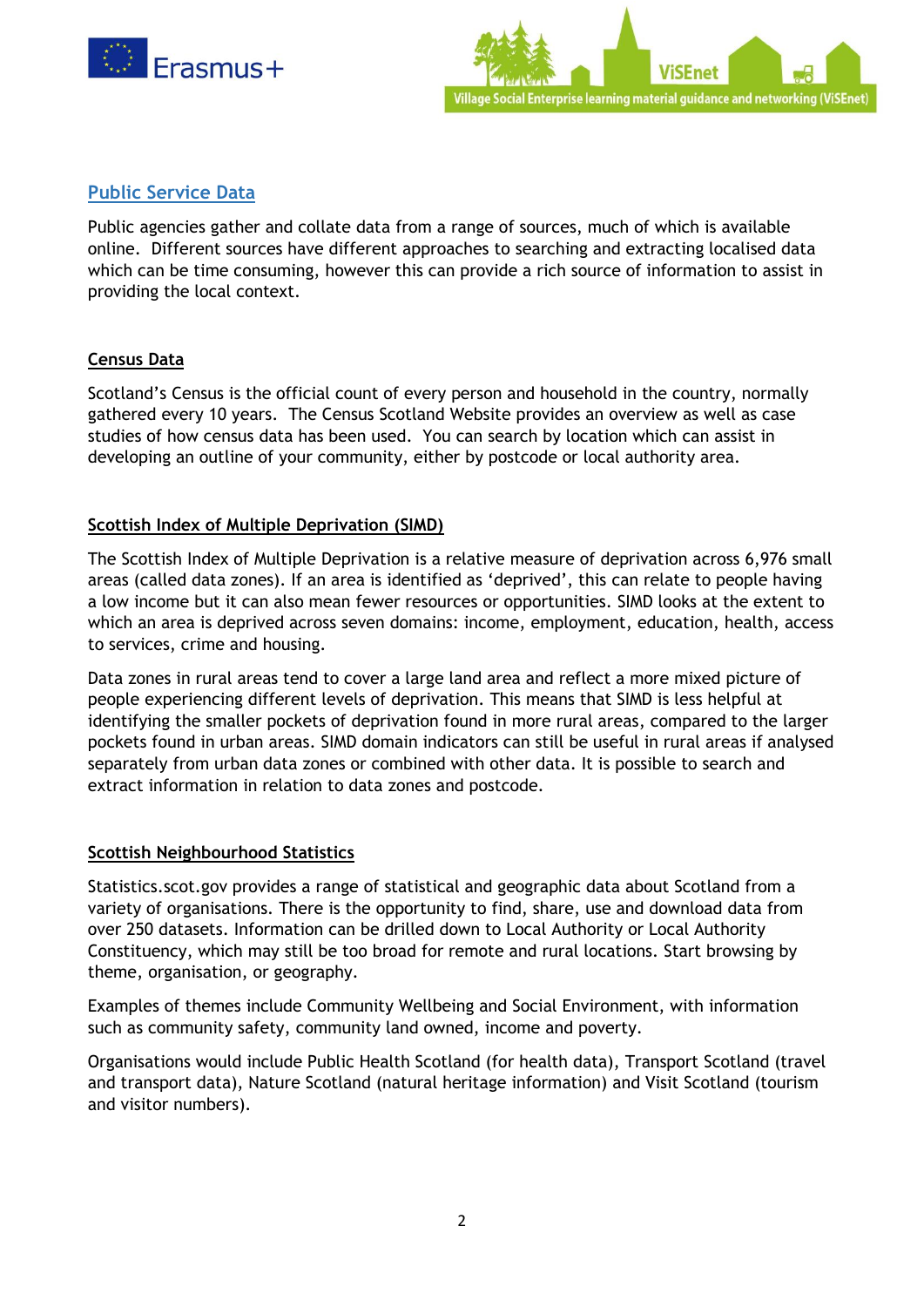



Geography allows info to be drilled down to Post Code or Data Zone which can be useful in rural context where Local Authority Constituency may be too broad a view, however not all data is available in searches of a very localised nature, so there may be a need to take wider geographic data as well as more localised to present an overview of your locality.

An example of an area drilled down to Local Authority constituency would be: statistics.gov.scot | South Kintyre

#### **Local Government**

Local Authorities would normally have information available on their website giving the geographic, economic, and demographic information for their area. Some of this information may be available on a more localised basis and there is usually a department or officer responsible for data that may be able to provide assistance for your data gathering.

Information to support demographic analysis such as school role's would also be available from the Local Authority Education Department.

#### **NHS**

Health and wellbeing statistics are available on a locality basis within each health board (e.g., NHS Highland, NHS Borders and also broken down into Health and Social Care Partnership Areas. This can provide useful information on Adult and Young People's health overview, but the smallest geography would be local authority. This can however provide an overview of health and wellbeing and there may be a local officer available to provide assistance in gathering data for your more localised area.

Public Health Scotland also provides statistical information and can be accessed via Office for National Statistics or directly from Public Health Scotland.

# **Maps, Photographs, and Illustrations**

Maps, photographs, and pictures can assist in bringing information on your local community context to life and assist in presenting a clear overview.

#### **Maps**

Maps can provide a valuable visual aid to assist in defining your area. Many maps are available online and can be used if you credit the source. For Example Google Maps can be a useful tool for showing location in either map or satellite and Google allow usage in reports, presentations, on the web, in a print project. Open Street Map also provide online maps free to copy, distribute, transmit and adapt as long as you credit Open Street Map and its contributors.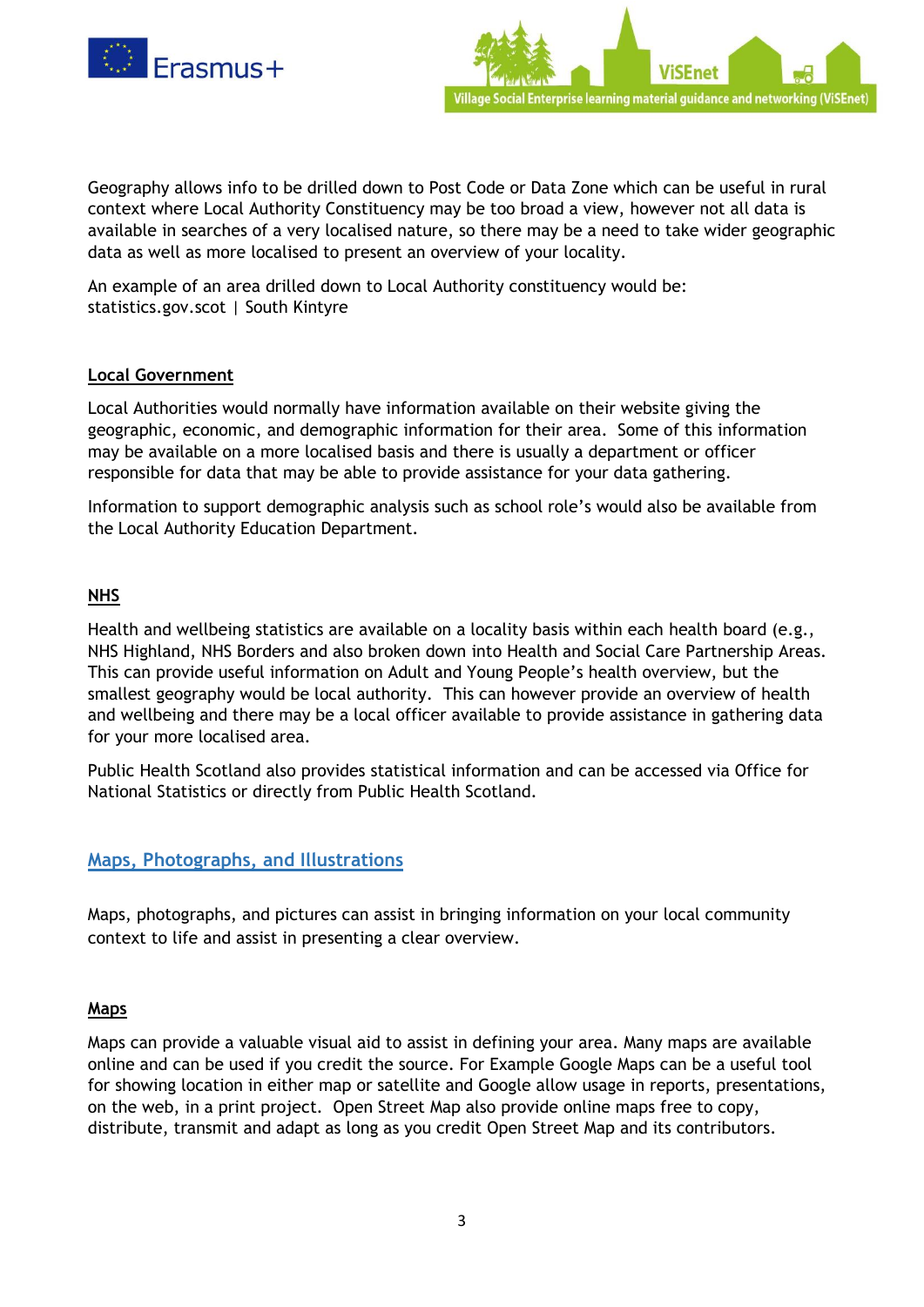



These maps provide the option to add notes which can be useful in presenting. A general website search can provide a range of map images, however there may be copyright issues in reuse of some of these and you should always check, for example OS Maps require a licence to reproduce. Your local authority may also be able to provide planning area maps for a small fee.

#### **Photographs**

A picture paints a thousand words, or so it is said and this is particularly true in assisting to define your community. Photographs of your local area and community can assist in providing a better understanding of the geography, people, culture, and types of activities.

It is important to make sure you have permissions from any person clearly identifiable in a photograph both when taking photographs but especially when using within a document or website. Consent from a parent or guardian will be required for photographs of children or young people. An example of a photo general photo consent form is provided here.

#### **Illustrations**

Illustrations can also be an effective way of showing some of the character or defining features of your community. Identifying someone with artistic skills can be helpful and for example creating a map with key assets highlighted can be of value when defining your community. It may be possible to work with a local college, art club or school to ask for illustrations to be created.

Reaching out across the community more broadly can also provide an opportunity for engaging (for example to include children and young people) and activities such as a competition which asks for drawings of favourite place in the local area can be effective in generating illustrations.

(Competition rules should highlight that these may be reproduced in reports or online to support the work of the organisation). Selected illustrations can then be used to create engaging visuals for the area as well as highlighting local perspectives.

# **Case Studies**

#### ➢ **[Ross of Mull and Iona Community Plan](http://www.mict.co.uk/wp-content/uploads/2013/07/Community-Plan-Final-Draft-lo-res-version1.pdf)** *(written in English)*

A detailed overview of defined community is provided in the Ross of Mull & Iona written report, pages 4 – 8.

Provides an overview of population, physical infrastructure, business, employment and the economy, culture and heritage, community facilities and social infrastructure, with a detailed section on each element.